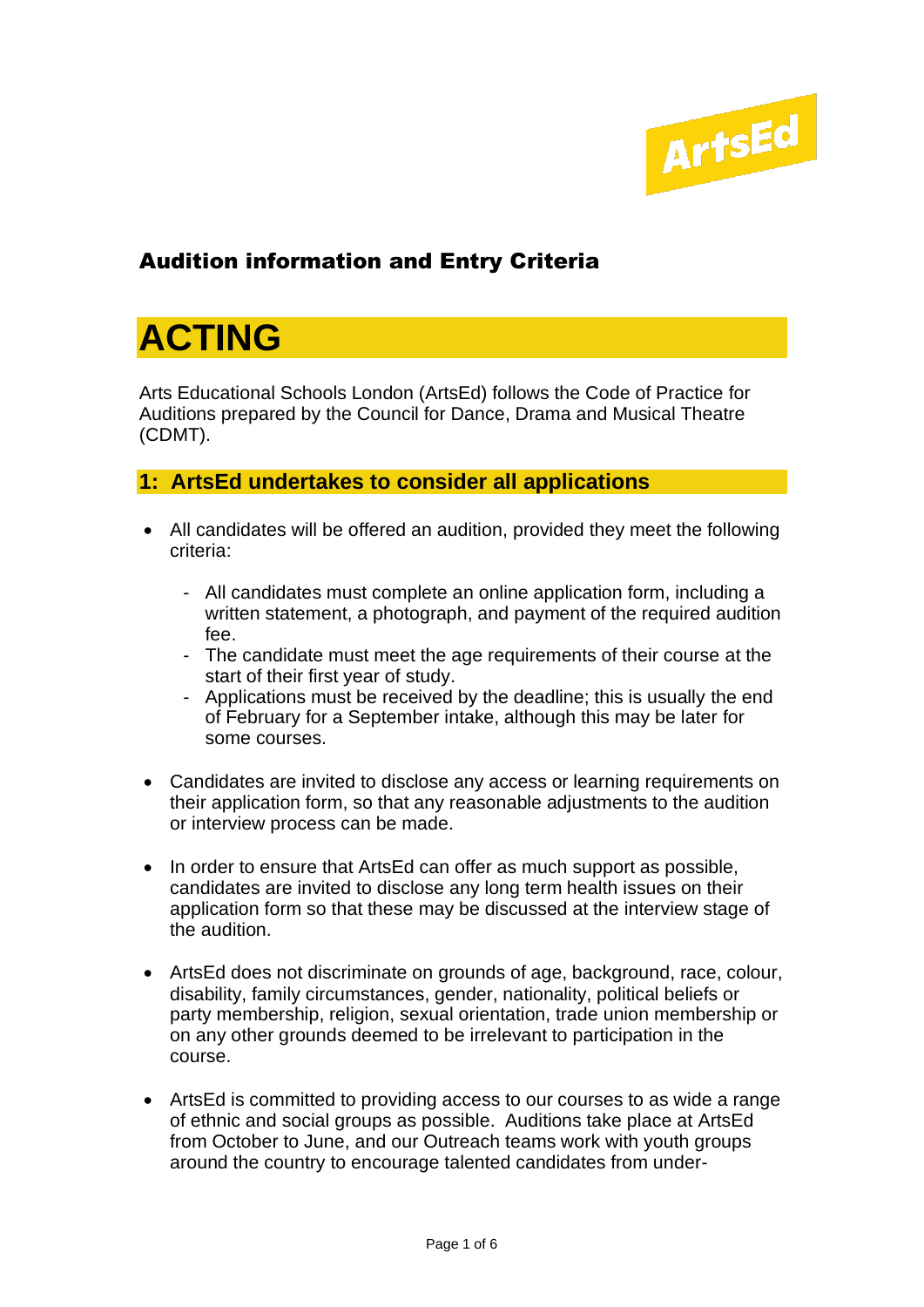represented groups to apply for auditions. Free auditions may also be offered to candidates who would otherwise be unable to attend.

• ArtsEd offers Foundation Courses for young people interested in preparing for a full-time training course in acting. Foundation students are offered a free audition for the 3-year course.

#### **2: ArtsEd undertakes to provide candidates with the necessary information before and at the selection process**

Before the audition

• All applications are made on line. Candidates have a choice of three audition dates, giving students at least four weeks to prepare. ArtsEd guarantees to confirm the audition date within one week, although confirmations are usually sent within 48 hours. Candidates will be sent an email to confirm their audition date and time. This email provides candidates with a link to the applications portal on our website.

The portal provides candidates with the following information:

- audition requirements
- details of the audition day
- directions to ArtsEd
- Audition requirements **Acting**
- for the first audition, candidates must prepare two monologues
	- one monologue from a modern play written after 1990: two minutes max
	- 10-12 lines of heightened text from a classical verse play, written before 1700
- Candidates who are successful in the first round of auditions will be invited to a recall. At the recall they will be asked to present their two monologues again and the BA (Hons) Acting candidates will be asked to prepare a short duologue film scene which will be sent to them in advance.

• We do our best to accommodate students' wishes if they need to change their audition date, however, we cannot guarantee that this will always be possible.

#### • **Experience, prior learning, audition and formal qualification**

ArtsEd, in common with other drama schools, accepts applicants who have followed unconventional academic pathways, applicants who have changed careers later in life, and applicants who have little experience in acting but who show great potential. The implications of these factors are that:

> - There is no alternative to audition as a means of admitting students to the course.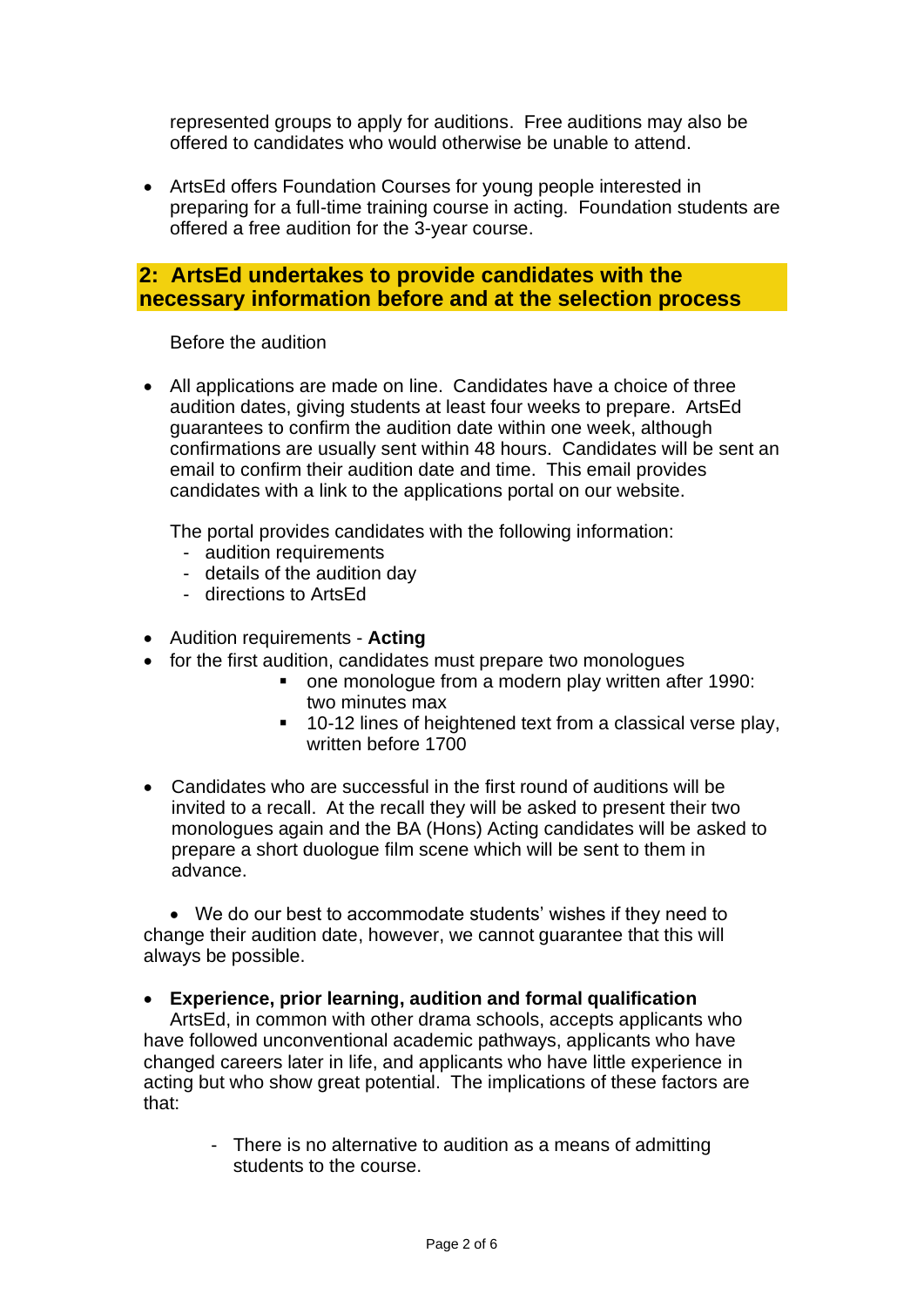- The cultural and academic diversity of student cohorts is likely to be greater than is common in many other areas of arts education and training.

## **Entry Criteria**

#### • *Formal Entry Qualifications*

While audition is the primary means of determining the applicant's suitability for entry, ArtsEd normally requires the following additional formal qualifications:

- Passes in two subjects at A-level or a BTec National Diploma (for the BA)
- A BA degree in any subject (for the MA)
- Where English is a second language a TOEFL score of 120 or equivalent

When the School is satisfied that an applicant from an unconventional academic background without formal qualifications nevertheless fulfils the audition criteria *(see below)* it may waive the academic requirements, although fluent spoken English is a requirement for all our courses.

#### • *Audition Criteria*

The aim of the audition is to provide the applicant with the opportunity to demonstrate the quality of their work and their potential to benefit from the course. Auditions are conducted by panels of teaching staff. The panel looks for reasonable evidence that the applicant:

- is able to portray a character convincingly
- is able to apply their intelligence to the understanding of text and the communication of meaning
- is capable of work of distinctive individuality
- is able to work effectively with others
- is flexible, industrious and receptive to suggestions
- possesses the vocal and physical potential to work as an actor
- possesses the work ethic, motivation and stamina to participate in the training and successfully complete the course

## **3: ArtsEd undertakes to provide candidates with information on the availability of and criteria for the allocation of public funding**

Fees and funding information is included on the web pages of all vocational courses at<https://artsed.co.uk/>

Following the auditions, successful candidates will be informed of the range of funding options available to them.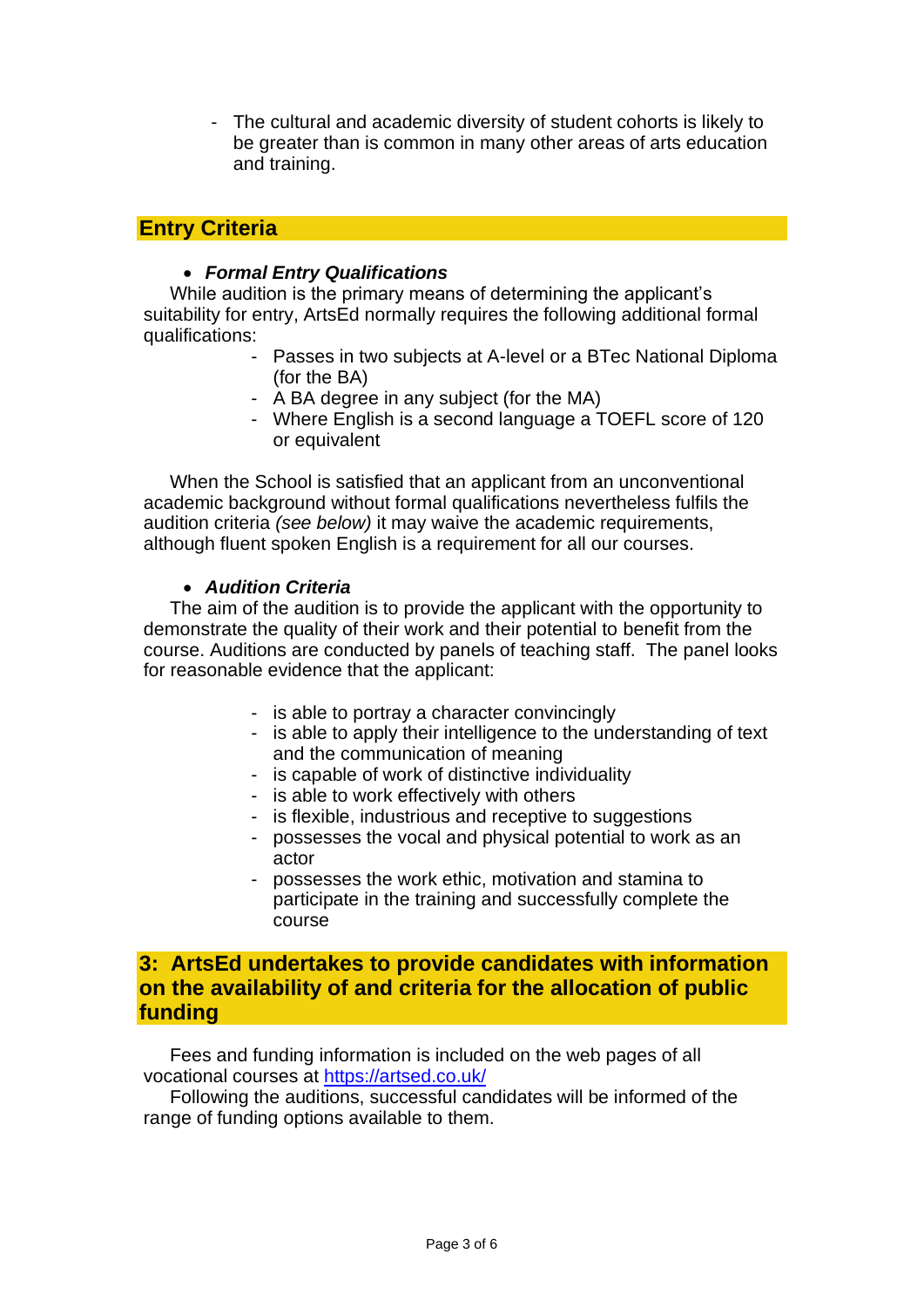## **4: ArtsEd undertakes to give candidates the opportunity to demonstrate their potential to fulfil the aims of the course**

Every effort is made to ensure candidates feel at ease, are given ample opportunity to demonstrate their potential for training and are given opportunities to ask questions.

Audition Day Procedure - Acting Applicants are invited to attend as part of a group of 40 to 45 candidates. Applicants are asked to prepare one contemporary speech and one classical speech, both of which they must commit to memory. BA candidates should expect to be at ArtsEd all day, MA auditions take an afternoon. Auditionees are greeted by a member of staff who acts as their steward and guide throughout the afternoon.

Applicants are asked to wear/bring sensible, plain clothes and comfortable flat footwear that allow them to move freely. It is not advisable to wear jeans, skirts, hipster trousers or revealing tops. Applicants should wear no make-up and also wear only necessary jewellery (no dangling earrings or necklaces). As the morning will start with a warm up and movement workshop we advise applicants should eat well before arriving for their audition day.

- It is ArtsEd policy that all auditions are conducted by tutors who teach core subjects on the course.
- Members of staff are on hand to answer any questions, and candidates are encouraged to ask as many questions as they can, in order to find out whether this is the right course, and the right school, for them.
- The first-round audition BA (Hons) Acting
	- o welcome and question and answer session
	- o acting, voice and movement workshops
	- $\circ$  a tour of the facilities
	- o candidates perform their speeches to the audition panel in a group setting
	- $\circ$  a short individual interview with a core member of the faculty
	- $\circ$  selected candidates may be asked to perform their contemporary monologue to camera
- The first-round audition MA Acting and Foundation
	- o welcome and question and answer session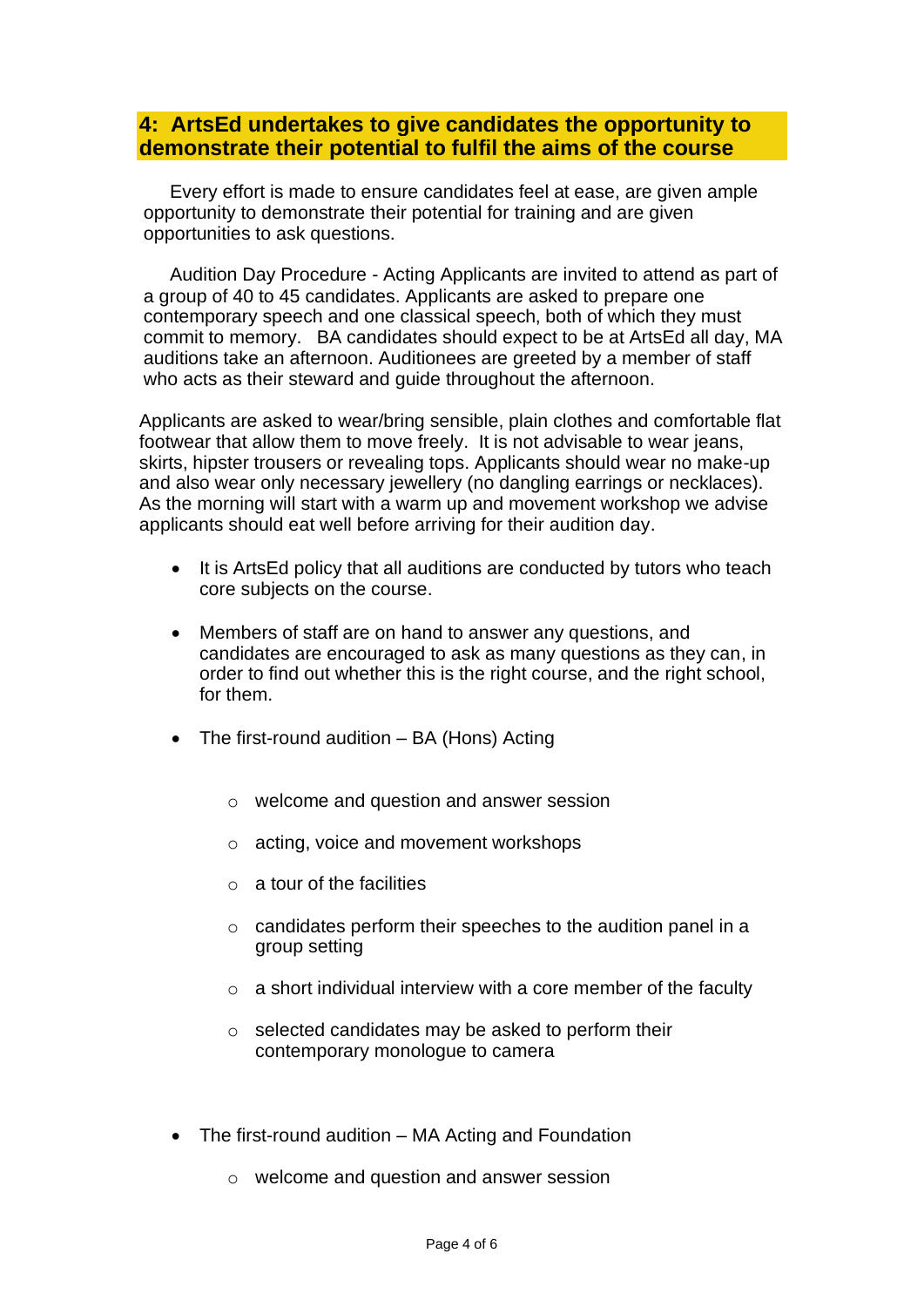- o a short improvisation workshop
- $\circ$  a tour of the facilities
- o candidates perform their speeches to the audition panel in a group setting
- After the first round a shortlist of applicants is drawn up for recall. For MA and Foundation candidates this will normally be on the same day; BA candidates will be invited to return at a later date.
- At the recall, applicants each perform their speeches again for a panel of senior tutors. MA and Foundation recalls include an interview with a member of senior staff.
- BA candidates also perform a duologue to camera from a script sent to them in advance of the recall audition. A student helper will play the other character in the scene, and candidates will be given direction to see how well they respond.

## **Precept 5: ArtsEd undertakes that the decision-making process is fair and transparent**

#### *Selection process*

Each member of the audition panel completes a detailed Audition Report form on which they record comments about each stage of the audition process and give grades on the candidates' potential for training. If there are any discrepancies of opinion amongst the panel, the candidates in question are auditioned further and extra time is allocated for this purpose.

The scores for each element of the recall are amalgamated with the scores awarded for Part One of the audition. The Audition Report form records each panel member's comments about each stage of the audition process, and gives grades on a number of criteria, as detailed below:

#### **Criteria for selection – ACTING***:*

*Workshops:*

- demonstrates commitments to the rigour actor training
- potential to train, vocal, physical and imaginative skills
- active participation when working with others
- open, responsive and curious
- adaptability
- energy

#### *Audition speech and screen test:*

- an awareness of the text and rhythm of the piece
- understanding and interpretation of dramatic text
- communication